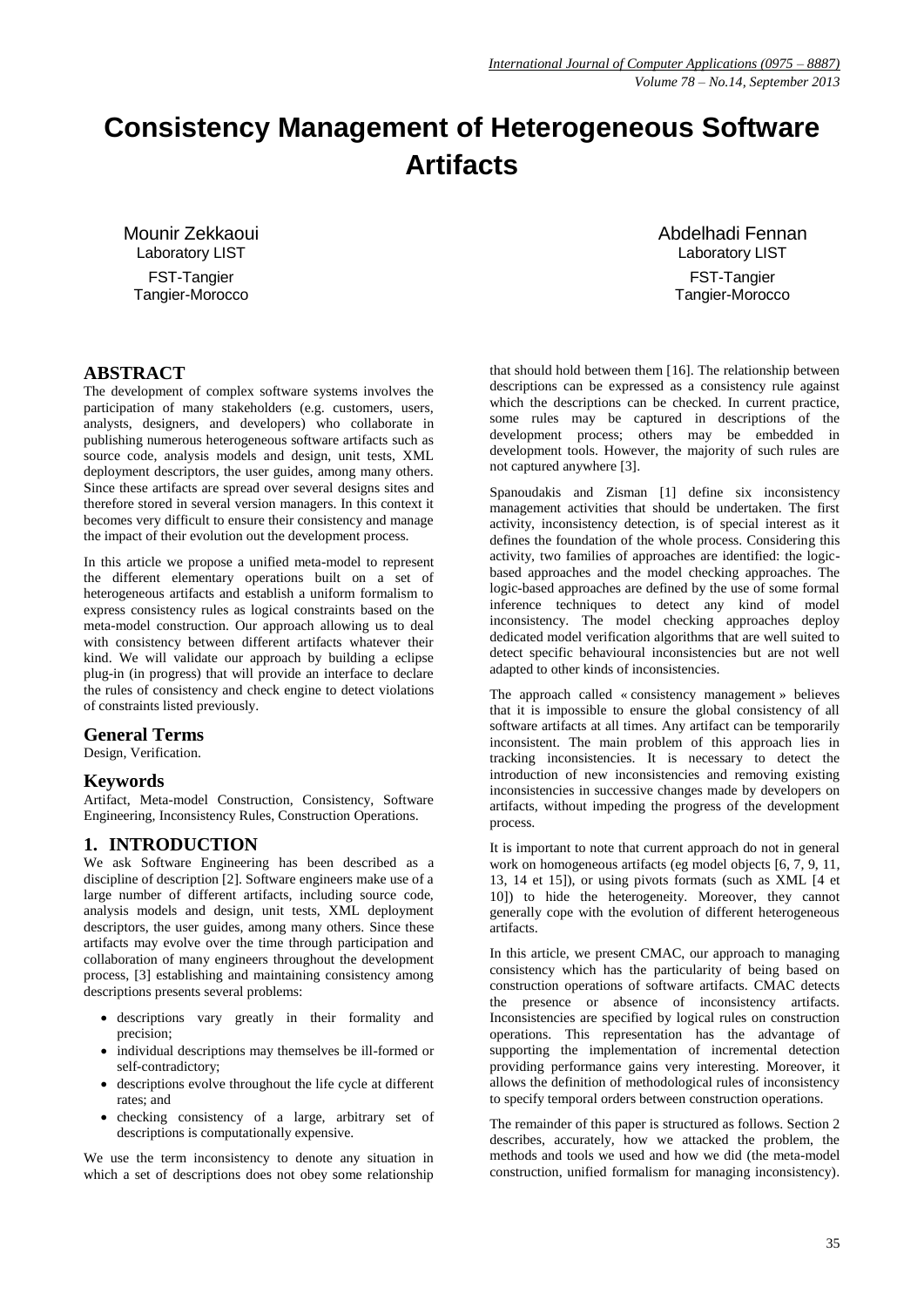Section 3 presents the results of our approach (the prototype we built) and we conclude in the last section.

# **2. METHODOLOGY**

Understanding of the software and the acquisition of knowledge about the system are essential for all activities in software engineering. The term artifact means any entity falling within the scope of software development. However, it is both difficult and complex to identify the data inconsistency across all artifacts starting from the artifact changed. A change to any software artifact must be taken into account and it will treat by controlling the consistency rules defined in relation to other artifacts. It is then necessary to dispose an abstract and unified representation of software artifacts to facilitate the expression and management of consistency between these heterogeneous artifacts.

To check the consistency rules, we proposed CMAC approach that identifies the elements that do not comply with the consistency rules of artifacts. CMAC is composed a metamodel of structural and unified representation of the different software artifacts and a uniform mechanism for expressing consistency rules in these artifacts.

## **2.1 Artifact construction**

We considered that all artifacts, regardless of their type, are comparable to typed graphs [17]. An Artifact is then composed of elements. Each element is typed. It can carry values for attributes and can reference other elements. All attributes and references are also typed. The artifacts are interrelated them at different levels of granularity [18]. All artifacts can be represented according to the hierarchisation in levels by the pair  $\langle \sum_{Lv} \rangle$ ,  $\sum_{art} \rangle$  where  $\sum_{Lv}$  is the set of all levels. The  $k^{th}$  artifact of the  $j^{th}$  level is represented by the pair *< Lv<sup>j</sup> , artk>*. For example, *<LvClass, Calculator>* denotes the fact that Calculator is an artifact belonging to the class level.

It is important to note that the current approaches extract the data either by browsing all the artifacts with a listening on construction operations of developers at the end of to store in a database [5, 7, 8, 11 et 12], or through the conversion of all artifacts into XML before applying the consistency rules [4].

Extract all artifacts and listening different construction operations is a very heavy process to install it in a development environment. In our approach, we allow users (who are often responsible for the development) to extract artifacts by level who need and stored in the database at the end of applying different consistency rules (eg classes, methods, attributes, beans deployment descriptor).

For more complex artifacts such as compounds artifacts, texts files and documents of business rules. We adopt an approach that is defined manually by the expert of evolution. This means that artifacts are extracted manually or by specific algorithms implemented by artifact level such as java and xml files.

The figure (see Figure 1) shows the meta-model we proposed, to present the structure of uniform representation of artifacts. Of specific algorithms defined by artifacts level and other added manually by experts following the approach adopted. The event listener adapted for each type of artifacts are listening to the construction operation (creation, modification, deletion) to represent all artifacts in meta-model, specifying temporal orders between construction operations, for better control of software evolution.



**Fig 1: Meta-model of Artifact construction**

We tried to provide a simple and scalable meta-model to represent all types of artifacts.

We considered that all artifacts are stored in files. Each file type must have hierarchical abstro-granular levels (eg class level which contains methods which can find the parameters). Artifacts can also be represented hierarchically, an artifact can have elements (artifacts), and each element can have other elements (artifacts), and so on. Each artifact belongs to a level and may have other attributes by level set manually by experts.

Taking the following example, a class java « *Calculator.java* » (see Figure 2) is referenced in the deployment file « *appcontext.xml* » (see Figure 3), the deployment file also contains references to parameters in a property file « *build.properties* » (see Figure 4).



**Fig 2: Sample java file "Calculator.java"**

```
<?xml version="1.0" encoding="UTF-8"?>
<beans ...>
   <bean id="calculator" class="ma.organization.calculation.Calculator" >
     <constructor-arg value="${organization.setting.operand1}" />
     <constructor-arg value="${organization.setting.operand2}" />
   </bean>
</beans>
```
**Fig 3: Sample xml context file "app-context.xml**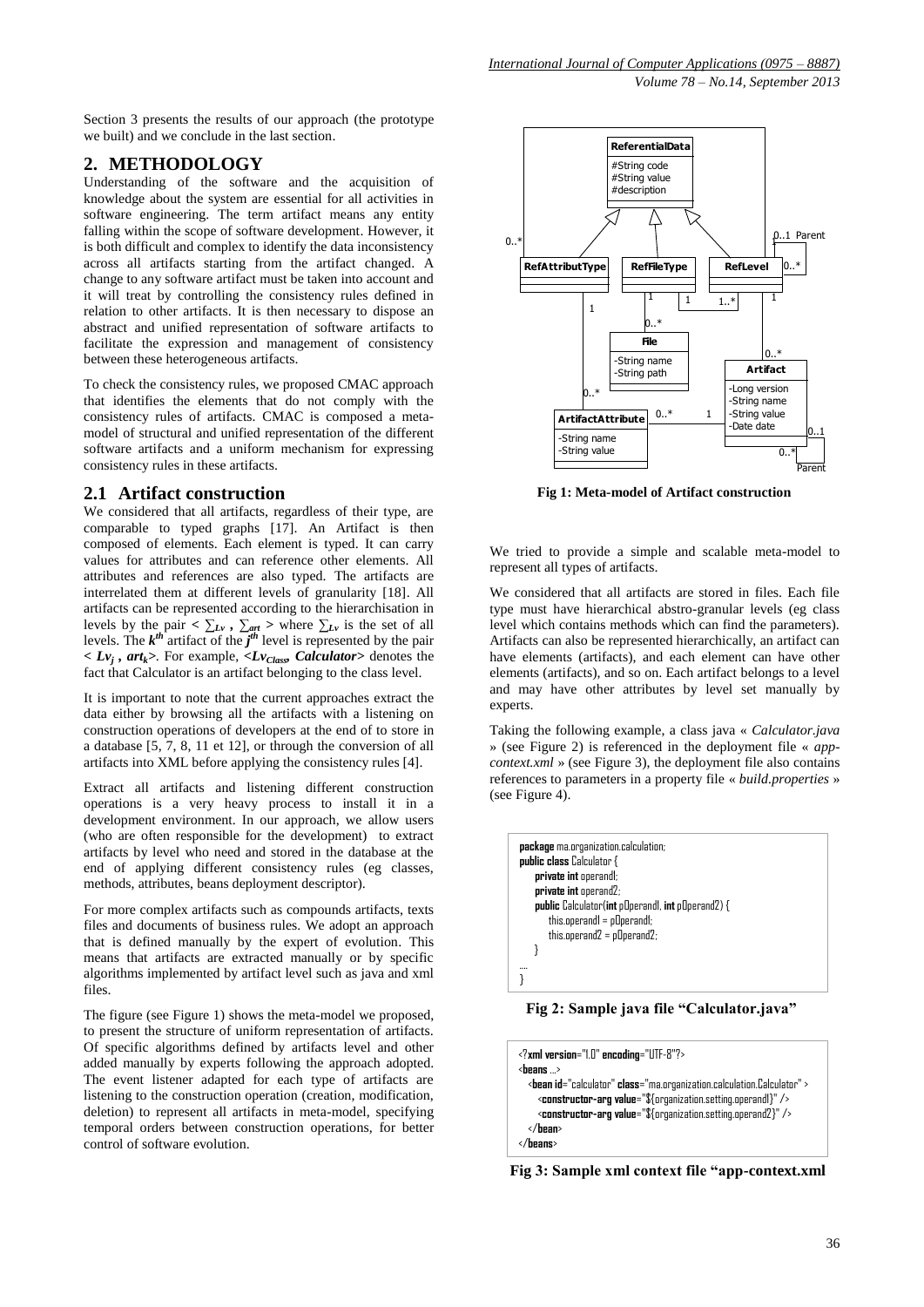| # Default parameters             |  |
|----------------------------------|--|
| organization.setting.operand1=25 |  |
| organization.setting.operand2=75 |  |

#### **Fig 4: Sample properties file "build.properties"**

Assuming that the development engineer wants to monitor the consistency between:

- 1. The declaration of beans in the deployment descriptor and the existence of these classes in the same path specified in the xml file.
- 2. The attributes of beans declared in the deployment descriptor and attributes of the class itself
- 3. References used in the deployment file and the existence of these parameters in the properties file.

To meet these rules consistency, we propose a unified approach to extract only the artifacts which will need it, that means the developer responsible for the evolution specifies the different artifacts to extract by level, and it is through a form choosing the file type and artifacts levels to extract. For complex files (not supported by the application) such as text files and documents, specific algorithms can beings developed following the adopted approach end to enrich the form data.

The Tables (see Table 1) and (see Table 2) represent the different levels and artifacts they may be extracted from the previous example at the end of meet consistency rules.

**Table 1. Artifacts level extracted from the example**

| value           | parent      | fileType   |
|-----------------|-------------|------------|
| package         |             | java       |
| javaclass       | package     | java       |
| attribut        | javaclass   | java       |
| constructor     | javaclass   | java       |
| parameter       | constructor | java       |
| xmlbean         |             | xml        |
| xmlclass        | bean        | xml        |
| constructor-arg | bean        | xml        |
| paramKey        |             | properties |
| paramValue      | paramKey    | properties |

**Table 2. Artifacts extracted from the example**

| value                           | parent                              | refLevel    |
|---------------------------------|-------------------------------------|-------------|
| ma.organization.cal<br>culation |                                     | package     |
| Calculator                      | ma.organiz<br>ation.calcul<br>ation | javaclass   |
| operand1                        | Calculator                          | attribut    |
| Operand <sub>2</sub>            | Calculator                          | attribut    |
| Calculator                      | Calculator                          | constructor |

| pOperand1                                  | Calculator | parameter           |
|--------------------------------------------|------------|---------------------|
| pOperand <sub>2</sub>                      | Calculator | parameter           |
| bean                                       |            | xmlbean             |
| ma.organization.cal<br>culation.Calculator | bean       | xmlclass            |
| \${organization.setti<br>$ng.openand1$ }   | hean       | Constructor-<br>arg |
| \${organization.setti<br>$ng.openand1$ }   | bean       | Constructor-<br>arg |
| organization.setting<br>.operand1          |            | paramKey            |
| organization.setting<br>.operand1          |            | paramValue          |

# **2.2 Engine of consistency rules**

Several classifications of consistency rules have been provided in [1] and others. Our goal is not to define a new classification of consistency rules, but rather to provide a uniform mechanism (engine of rules) for dealing with artifacts inconsistency regardless of their types.

For the consistency rules, we proposed to define them as of relationships between the elements defined in the meta-model construction (chapter 2.1). In the case of our model, we allow users (who are often responsible for the development) to define dependencies between software artifacts. These relationships are represented as of logical formulas defined by the development engineer through an intuitive interface (Eclipse plugin under construction). For more complex relationships we adopt a specific language that is to define them manually by the expert of evolution.

Modeling the inter-relationships artifacts is a complex and very important task. We consider three types of relationships (see Figure 5). They are:

- 1. **Inter-files relationships:** These relationships connect artifacts belonging to two different file systems. This is the case for example of the relationship between a UML class and a Java class that implements or the relationship between java class and the deployment descriptor (xml file).
- 2. **Horizontal relationships:** they represent different kinds of semantic links in the same file and linking artifacts of the same granular level. This is particularly the case of the call relationship between two methods or the inheritance relationship between two classes, ...
- 3. **Vertical relationships:** they connect two artifacts belonging to the same file at different granular levels. An example of this type of relationship is the one between a class of these attributes, a method body or block the instructions that compose it, ...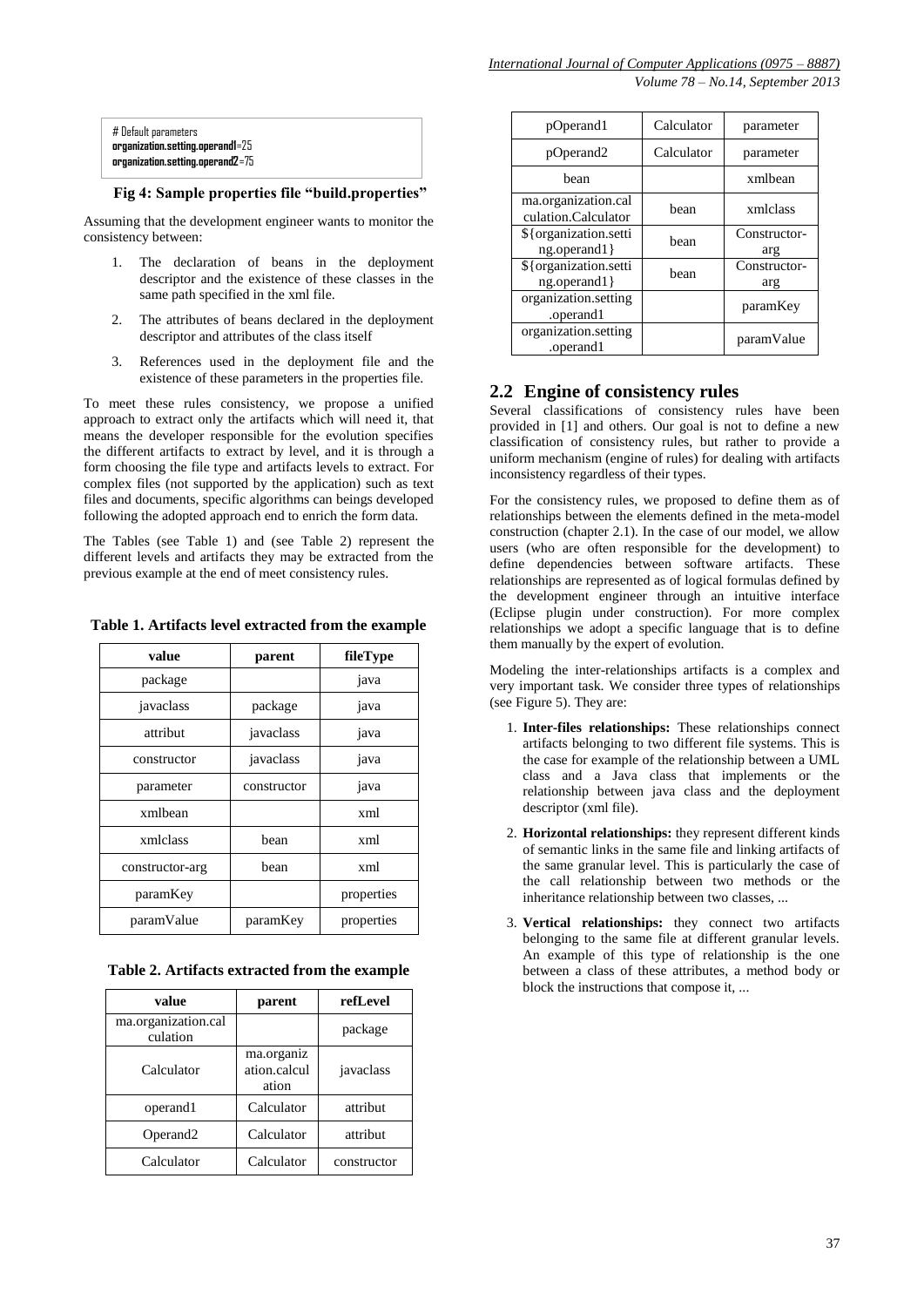

**Fig 5: Classification of artifact relationships**

Figure 6 presents our proposal of a meta-model of construction and consistency rules between the different artifacts for monitoring the impact of their evolution (detect violations of methodological constraints)

We considered that a consistency rule « *Rule* » is composed of several conditions « *Condition* ».

A condition can be either:

- 1. A composition of several sub condition « *Condition* ».
- 2. Or in the form of two parameters « *ParameterA & B* » and one operation « *RefOperation* ».

« *ParameterA* » may have the exact value of artifact or after the application of the method « *RefMethode* ».

« *ParameterB* » same principle as the « *ParameterA* », except that it can also have a value entered by the user.

« *RefMethod* » specific methods that can be applied sue parameters (eg StringToInt, NumberOfChart and others).

« *RefOperation* » can have the value of the following symbols  $(>, <, =, =$ , equals and others), usually all the signs used in the "if" statement of the Java language.

(e.g. the rule "(StringToInt("23")> 3)", the sign ">" represents the « *RefOperation* », "*23*" is the value of « *Artifact* », "*StringToInt("23")*" is the value of « *ParameterA* » and "3" is the value of « *ParameterB* »).

The user can specify an error message « *Message* » in case of inconsistency, as he may specify the severity level for each rule (in case of "*BLOCKING*" the system stops the application if it is started).

« *RuleState* » containing a state history of each rule (*successful* and *not succesful*) together with the current state (*historized: false*), this table is powered to each inconsistency check.



#### **Fig 6: Meta-model of construction and consistency rules**

#### **2.3 Detection of inconsistency**

We have implemented a system for the automatic verification of inconsistency. The program is developed with Java language, it is based on the extracted artifacts and consistency rules defined by the developer before displaying the different specific messages to each inconsistency in the console. The key principle is to convert the rules defined in the meta-model to queries written in Java language.

A consistency rule is usually written in the following form :

IF *conditions* Then *actions(A) Else actions(B)*

A condition can be either a set of other conditions

| Or may have the following form:<br>$\therefore$ Condition = \$ConditionType (\$ParameterA<br>\$RefOperation \$ParameterB) | condition = $\sum$ <i>scondition</i> |  |
|---------------------------------------------------------------------------------------------------------------------------|--------------------------------------|--|
|                                                                                                                           |                                      |  |
|                                                                                                                           |                                      |  |

- *\$ConditionType :* can have two values {OR | AND}.
- *\$RefOperation* : can have the following symbols  $\{\leq, >,\}$ *=, ==, !=, equals, …}* almost all the symbols used in the *if* condition of Java language.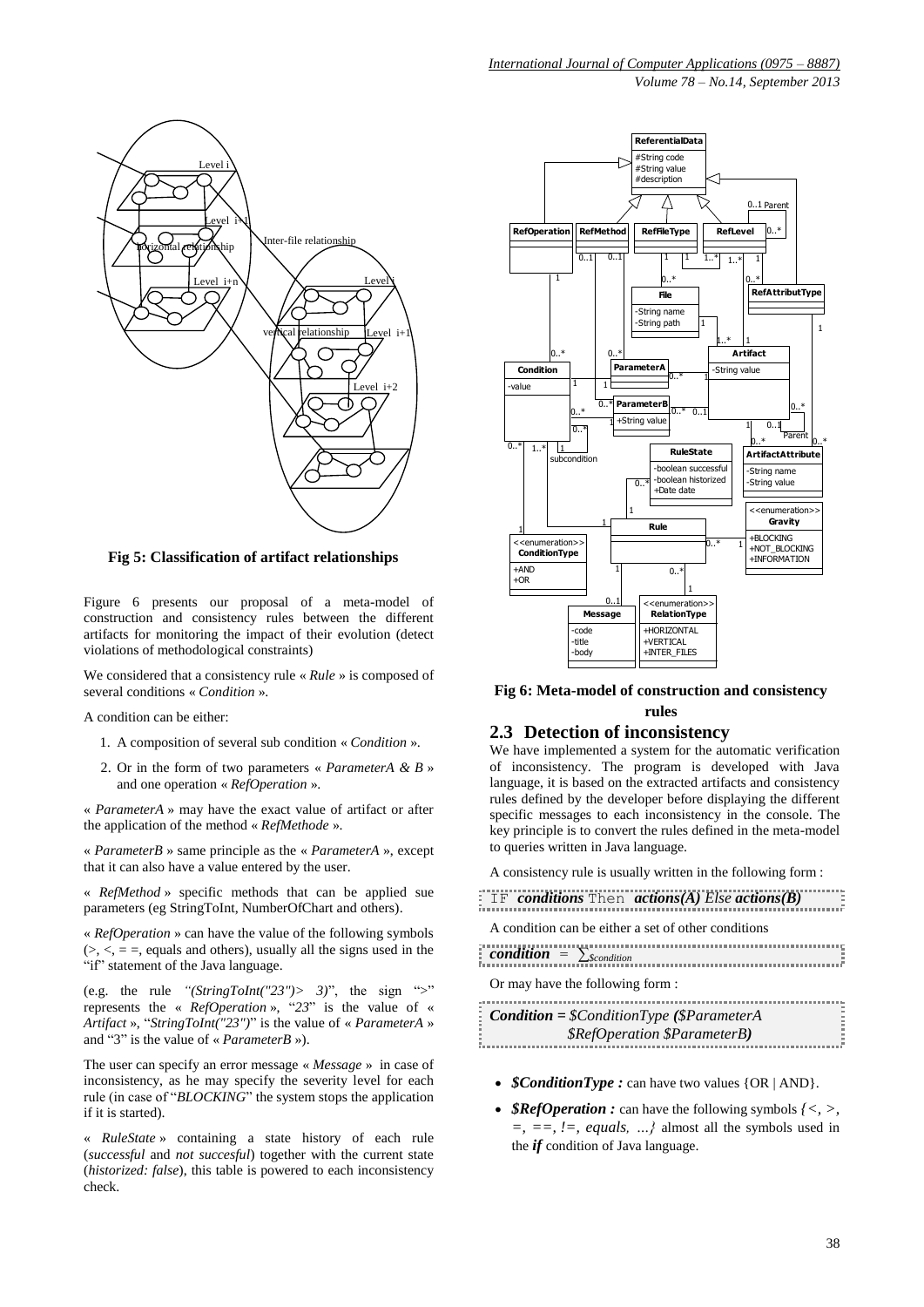- *\$ParameterA : \$RefMethode(\$Artefact)*, is the value of an artifact, be simple or well after application of a specific method (e.g. converting a string to a numeric value).
- *\$ParameterB : {Value | \$RefMethode(\$Artefact)}* the same principle as *\$ParameterA*, except that *\$ParameterB* can have a value entered by the developer.

| $\frac{1}{2}$ <b>actions(A)</b> = (update curent \$RuleState) and (add new |  |
|----------------------------------------------------------------------------|--|
|                                                                            |  |
| <i><b>\$RuleState</b></i><br><b>A</b>                                      |  |
|                                                                            |  |

If the conditions of the rule are true then  $\rightarrow$  update the current state *\$RuleState(historized:false)* of the rule by changing the value of the attribute *historized* to *true*, then add a new object *\$RuleState* with *successful:true*, *historized:false*  and *date:new Date().*

| $\alpha$ actions(B) = (update curent \$RuleState) & (add new |  |
|--------------------------------------------------------------|--|
|                                                              |  |
| \$RuleState\$                                                |  |
|                                                              |  |

If the conditions of the rules are wrong then  $\rightarrow$  1- Update the current state *\$RuleState(historized:false)* of the rule by changing the value of the attribute *historized* to *true*. 2- Add a new object *\$RuleState* with s*uccessful:false, historized :false* and *date:new Date().* 3- if *\$Gravity:blocking* Stop processing and display specific message (or generic message if the developer has not specified an error message) in the console, else if *\$Gravity:{not blocking|information}* display the message in the console without stop processing.

#### **3. RESULTS**

As a proof of concept of our approach, we have built a prototype in the Java programming language. The key idea is that the artifacts and consistency rules are represented in a unified meta-model and a Java program is based on the metamodel for check the inconsistency. This java prototype will be integrated into the Eclipse development environment (CMAC eclipse plugin in progress) and development tool *Checkstyle* (in progress). Users can trigger the inconsistency check or set the start settings (at project start, activate the listeners, ...). Of listeners per file and level artifacts are listening to different construction operations at the end update the relevant data in the meta-model (e.g. if a file has been updated  $\rightarrow$  update all artifacts of this file).

#### **3.1 Architecture**

Our prototype is composed of two main components: the *"Artifact Builder"*, the "*Consistency rules Builder"* and the "*Check Engine*" (see Figure 7).

*"Artifact Builder"* is responsible for the following two main tasks:

- 1. The extraction of artifacts from different file types and levels selected by developers, and then store them in a unified database of construction.
- 2. Listening to the various construction operations (add, update and delete) made by the developers on the files and monitored artifacts levels in order to update the database of construction.

"*Consistency rules Builder"* allows users to specify different consistency rules through an intuitive graphical interface or

through the specific language for complex rules. Also allows setting the timing of the launch of the engine of inconsistency check.

"*Check Engine*" it is responsible for detecting inconsistencies. It analyzes the rules stored in the database (conversion to the specific language before compilation) and produces an inconsistency detection report.



**Fig 7: CMAC architecture**

#### **3.2 Artifact construction Builder**

We have defined two kinds of Artifact Builder. One is a *file reader* and the other is an *event listener*. The file reader can scan all file type, and outputs all the artifacts that correspond to different levels selected by the user (existing levels or implemented by the developer). The event listener can receive events raised by the various modification made by developers in order to update artifacts in the database. This enables the incremental checking of inconsistencies.

The *file reader* artifact builder has been developed in Java on top of CMAC framework using Strategy pattern. Strategy is a software design pattern, whereby an algorithm's behavior can be selected at runtime based on the type of data [19], in our case the type of data is the level of artifact. We proposed to implement a specific class by artifact level, and for more complex levels the developer can add more classes by level following the adopted approach. In each class we defined the specific algorithm for extracting and recording the artifacts in the database with corresponding levels.

The *event listener* has been also developed in Java using the *WatchService* API of Java 7. The objective is to monitor the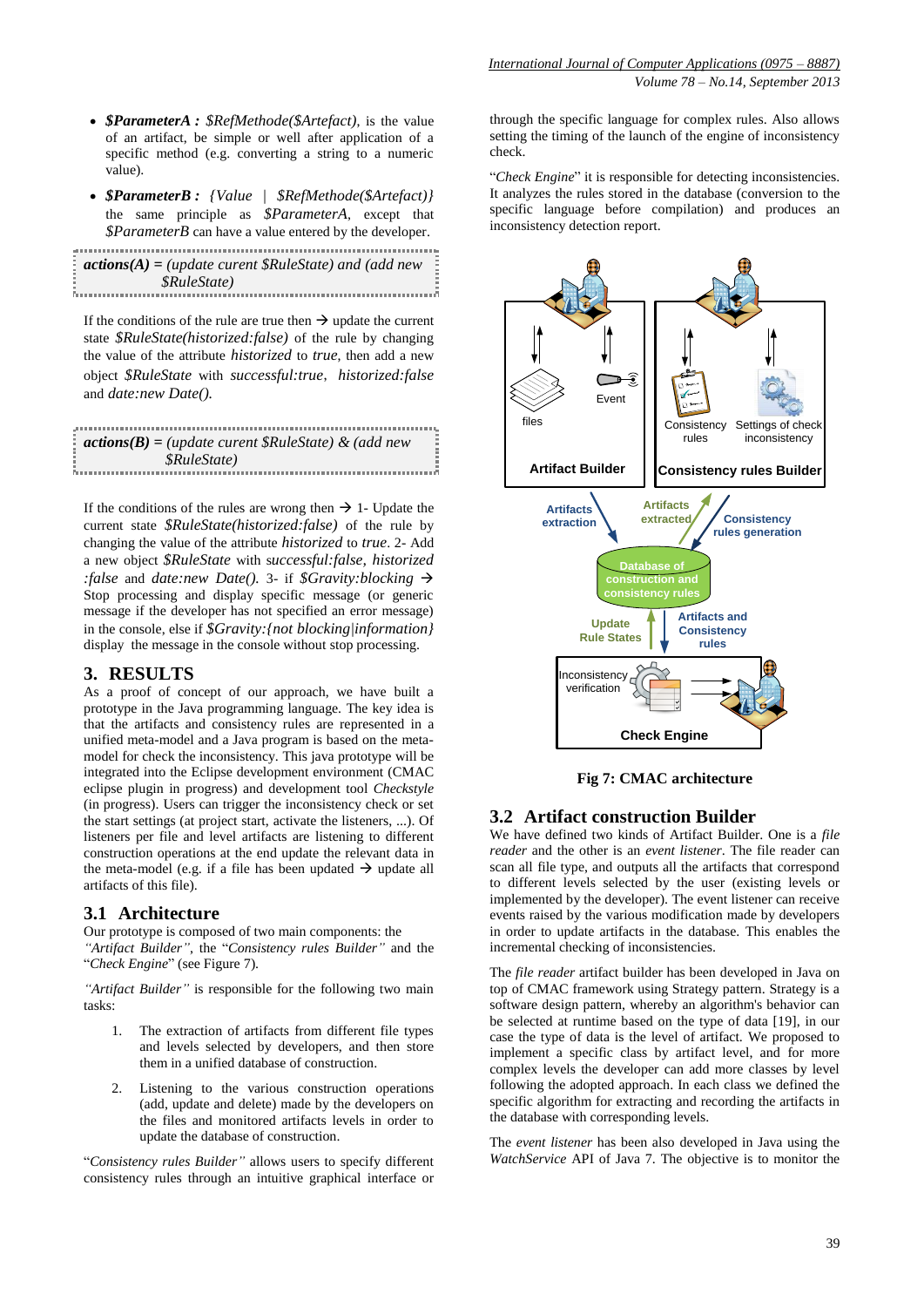various changes to the files and Artifacts levels, then make the call to the file reader in order to update data in the database.

## **3.3 Consistency rules Builder**

The principle of the consistency rules builder is very simple, it is a CMAC plugin interface allowing users to define consistency rules as logical operations between artifacts values, already extracted by the *Artifact Builder*.

For the simple rules (those defined between two artifacts for example), we have proposed to define them manually through an interface proposed by the plugin, and for more complex rules, the developers must go through an option of specific language that is available in the same plugin interface.

The two ways of declaring consistency rules deliver output recorded in a unified meta-model.

*Consistency rules Builder* also provides a programming interface that allows users to change the default configuration particularly the launch of the *check engine*.

# **3.4 Check Engine**

We chose to build our check engine in java language. Our approach is to convert the different registered rules to queries in java language (section 2.3), and at the output of the execution of these conditions, the program update states history of each rule and display specific messages when inconsistency.

# **4. CONCLUSION AND PERSPECTIVES**

This paper presents two main contributions. We have presented a unified meta-model representation of different heterogeneous artifacts and a uniform formalism specification of methodological consistency rules to support information engineering in software development projects. And we validated our approach by building a system (check engine) to detect violations of methodological rules.

We have presented an implementation of this approach, called CMAC, which defines the consistency rules and follow their evolution. CMAC fulfills the requirements from the introduction. It supports artifact information retrieval and is open for user-defined custom retrievals. In doing so, it provides a single uniform means for specifying such retrievals over multiple heterogeneous artifacts, avoiding the need for the developer to get acquainted with a plethora of diverse tools. Due to its modular architecture, CMAC is customizable to project specific needs, allowing to select from the available tools and to be incrementally extended with new information processing tools.

Due to its modular architecture, CMAC serves as a good basis to implement a whole chain of processing tools on top of it. Many tasks in the context of software development and reverse engineering require not only to retrieve information of interest, but also to process it in some meaningful way. Tasks like pre-processing, refactoring, consistency validation etc., all require a custom extraction tool. For example, block modification of any entity before updating the class in the UML model. This example shows that CMAC is a good basis for the implementation of tools and languages for the development of software engineering.

We are currently working to implement the plugin CMAC implementing our approach which can facilitate the management of inconsistency between heterogeneous artifacts. Finally, we wanted to integrate our approach in several object mapping and refactoring tools, citing for example "*Checkstyle"* and "*Dozer"* tools.

#### **5. REFERENCES**

- [1] Spanoudakis, G. Zisman, A. 2001. Inconsistency Management in Software Engineering: Survey and Open Research Issues, Volume 1 (2001), pp. 329-380.
- [2] Jackson, M. 1995. Software Requirements & Specifications: A Lexicon of Practice, Principles, and Prejudices, Addison-Wesley, Wokingham, England.
- [3] Bashar, N. Easterbrook, S. and Russo, A. 2000. Leveraging Inconsistency in Software Development.
- [4] Eichberg, M. Mezini, M. Ostermann, K. and Schäfer, T. 2004. XIRC: A Kernel for Cross-Artifact Information Engineering in Software Development Environments. WCRE 2004: 182-191.
- [5] Blanc, X. Mounier, I. Mougenot, A. and Mens, T. 2008: Detecting model inconsistency through operation-based model construction. ICSE 2008: 511-520.
- [6] Egyed, A. 2007. Fixing Inconsistencies in UML Design Models. ICSE 2007: 292-301.
- [7] Blanc, X. Mougenot, A. Mounier, I. and Mens, T. 2009. Incremental Detection of Model Inconsistencies based on Model Operations, Conference on Advanced Information Systems Engineering, Springer-Verlag Berlin, Heideberg 2009.
- [8] Mougenot, A. Blanc, X. and Gervais, M.-P. 2009. D-Praxis: A Peer-to-Peer Collaborative Model Editing Framework, Distributed Applications and Interoperable Systems, 9th IFIP WG 6.1 International Conference, DAIS 2009, 2009, p. 16-29.
- [9] Caffiau, S. Girard, P. Guittet, L. and Blanc, X. 2011. Vérification de cohérence entre modèles de tâches et de dialogue en conception centrée-utilisateur.
- [10] Nentwich, C. Capra, L. Emmerich, W. and Finkelstein, A. 2002. xlinkit: A Consistency Checking and Smart Link Generation Service.
- [11] Egyed, A. 2009. Automatically Detecting and Tracking Inconsistencies in Software Design Models.
- [12] Le Noir, J. Delande, O. Exertier, D. Silva, M. A. A. and Blanc, X. 2011. Operation Based Model Representation: Experiences on Inconsistency Detection.
- [13] Liu, W. 2002. RULE-BASED DETECTION OF INCONSISTENCY IN SOFTWARE DESIGN.
- [14] Liu, W. Easterbrook, S. and Mylopoulos, J. 2002. RULE-BASED DETECTION OF INCONSISTENCY IN UML MODELS.
- [15] Silva, M. A. A. Mougenot, A. Blanc, X. and Bendraou, R. 2008. Towards Automated Inconsistency Handling in Design Models
- [16] Nuseibeh, B. Kramer, J. and Finkelstein, A.C.W. 1994. A Framework for Expressing the Relationships between Multiple Views in Requirements Specification, IEEE Trans. Software Eng. pp. 760-773.
- [17] Ehrig, H. Prange, U. and Taentzer, G. 2004. Fundamental Theory for Typed Attributed Graph Transformation, Graph Transformations, Second International Conference, ICGT 2004, Springer 2004.